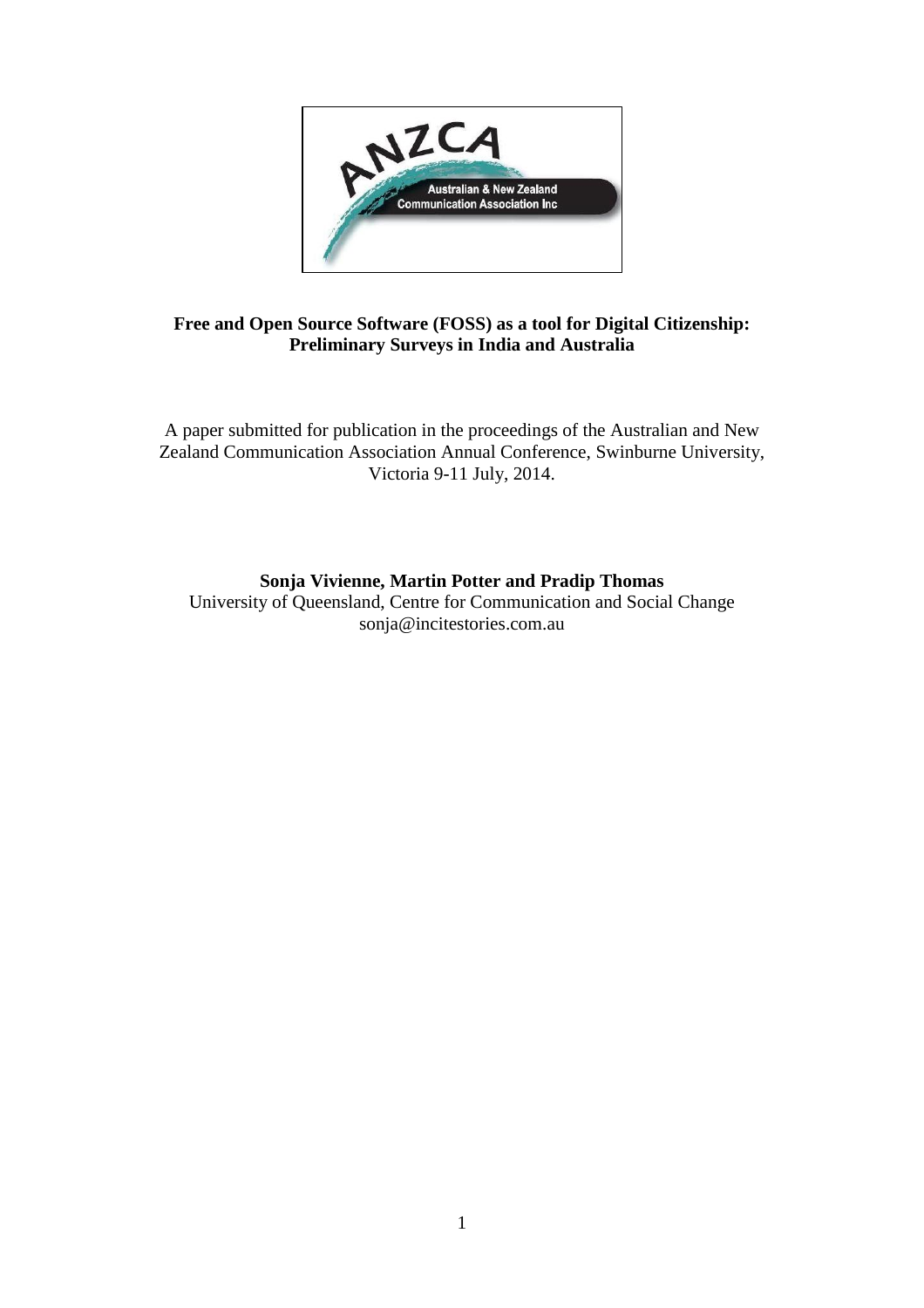# **Abstract**

This article explores the links between digital citizenship and e-literacy initiatives that use free and open source software (henceforth referred to as FOSS). We present early hypotheses arising from initial surveys undertaken in development of a larger research project that compares FOSS-enabled Digital Citizenship in India and Australia.

Keywords: New Media, Global Media and Development; Citizenship; Pedagogy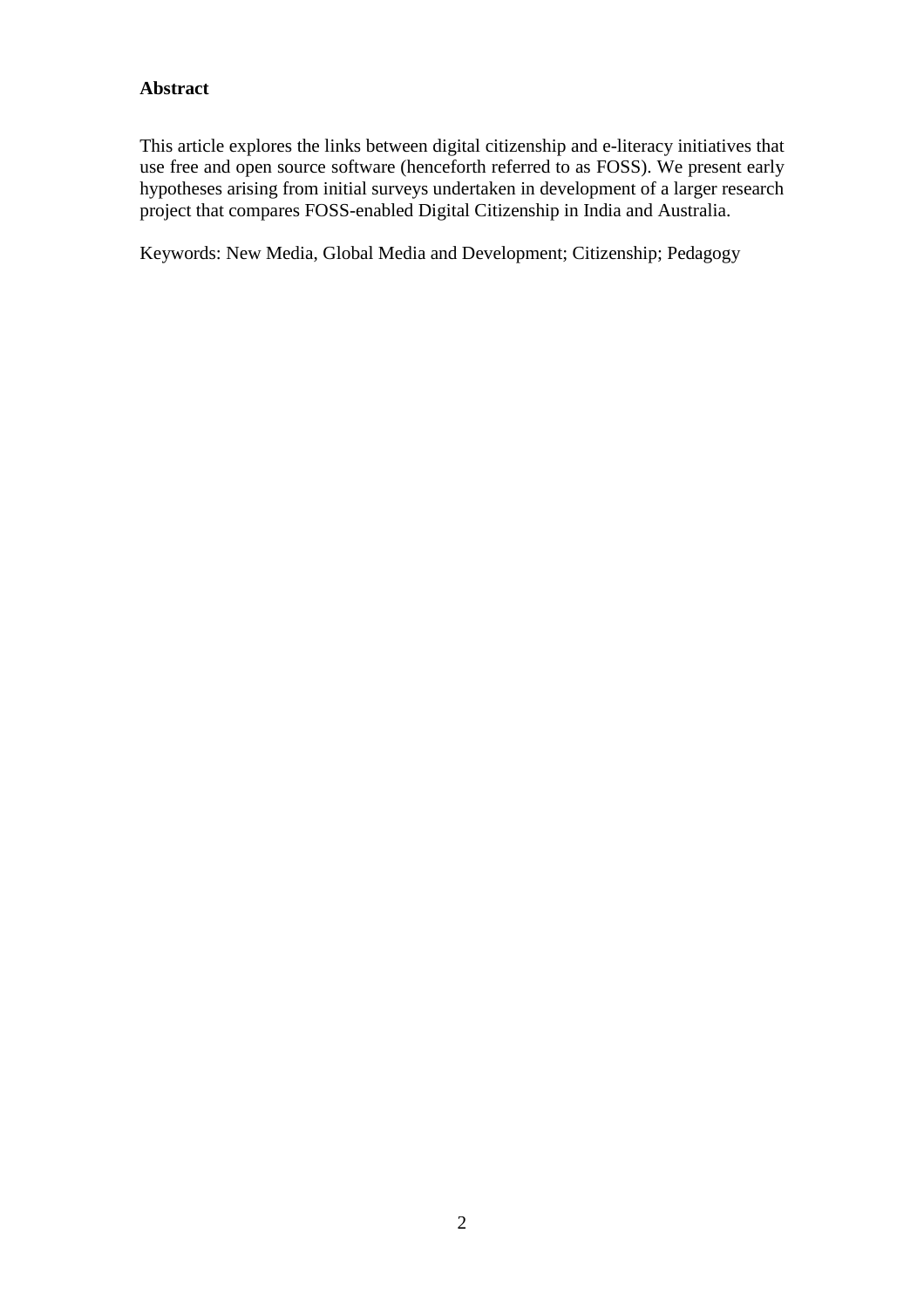# **Free and Open Source Software (FOSS) as a tool for Digital Citizenship: Preliminary Surveys in India and Australia**

### **Sonja Vivienne, Martin Potter, and Pradip Thomas**

### **Introduction**

FOSS is a model of software development and distribution founded on principles of free exchange of information and open collaboration. This shared model allows for development and adaptation of software in collaboration with a global community and creates a cooperative ecosystem where users become contributors and improvements are shared. Benkler (2006), echoing many other theorists, identifies FOSS as the most important and visible aspect of the development of a new digital economy based on commons-based peer production of information, knowledge, and culture.

FOSS represents what is, arguably, a utopian vision of social enterprise in that it is entirely dependent on meaningful and ongoing community collaboration, from its very conception, to the diverse, iterative use/re-use of its implementations. For this reason, FOSS is portrayed by many as the embodiment of the technological idealism of early Internet researchers and developers (including Stallman, 1998; Torvalds, 2000; Benkler, 2006). However, with increased enclosure around many FOSS and non-FOSS based social media platforms, and increased engagement by governments with open source concepts and practices, a review of FOSS, both as tool for social change and a model of production, is necessary. To this end, we review key concepts of FOSS, Digital Citizenship and e-literacy, and briefly survey some examples. These are categorised in a matrix that canvasses structure, objectives and longevity. We speculate as to why it appears that FOSS in India has born benefits to traditionally marginalised sectors of society, while in Australia it is relatively unknown to ordinary people and appears to be most utilised by the "geek elite".

The primary focus of the proposed large-scale study is to explore whether or not eliteracy is making a difference to Digital Citizenship in India and Australia and assess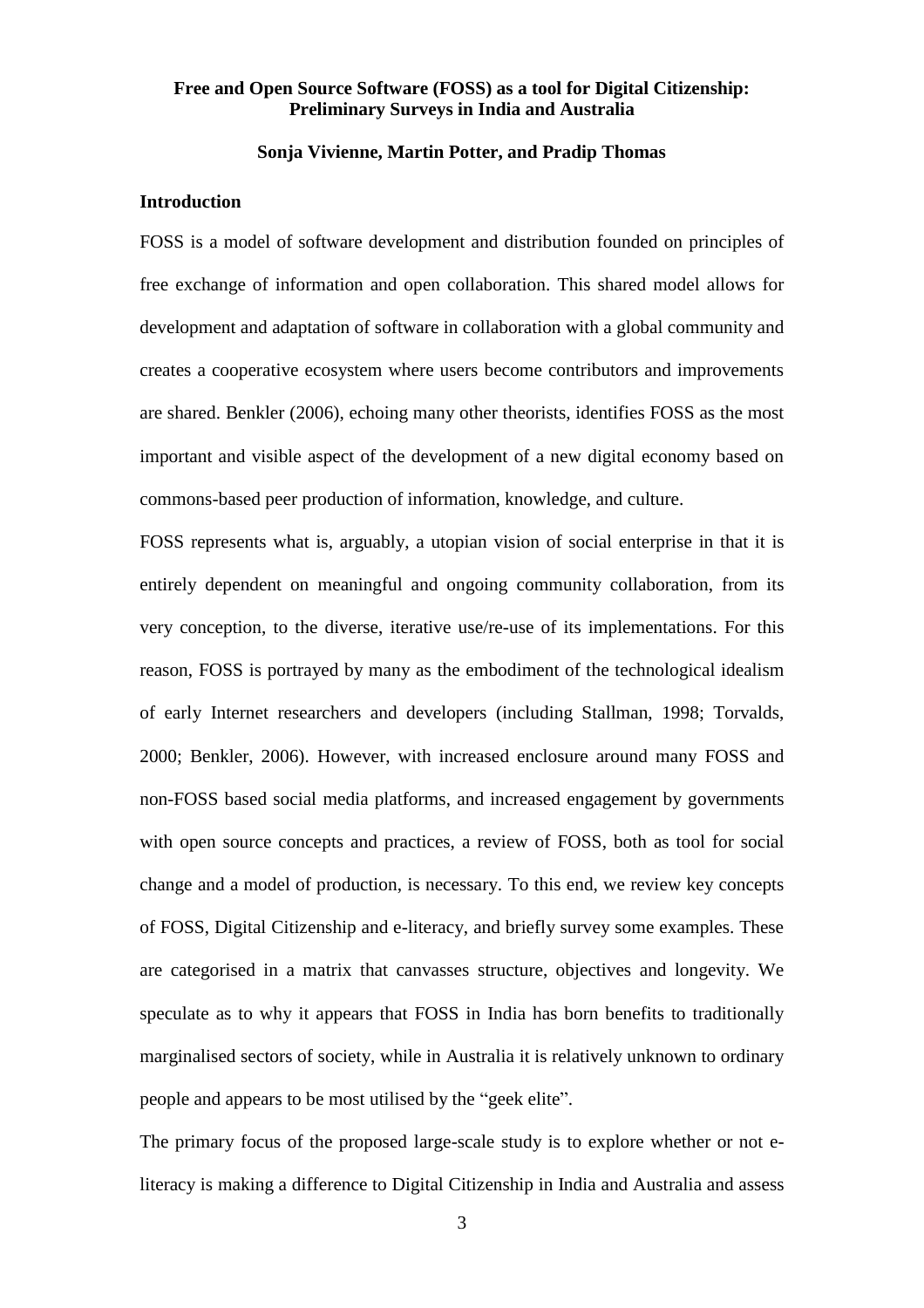whether implementation strategies can be applied across contexts. For the purposes of this study e-literacy is defined as the ability to effectively and critically navigate, evaluate and create information using a range of digital technologies (Jenkins, 2009). Our enquiry has been shaped around these questions:

*What digital literacies facilitate everyday peoples' experiences of citizenship? How do FOSS technologies/applications make a difference? Do they support flows of information between community and policy-makers/educators or is the experience of Digital Citizenship more amorphous?* 

The larger research project is still in its early stages, with more in-depth ethnographic work and interviews across four case studies in India and Australia required. However, our initial surveys of web-based archives and a review of recent scholarship have allowed us to speculate what strategies for deployment of FOSS-based civic engagement might most successfully be mapped from India onto the Australian context. These tentative hypotheses are supported by preliminary interviews with FOSS stakeholders in government, and in government-supported agencies (e.g. the innovative digital hub at 'The Edge' in the State Library of Queensland). This article attempts to define the parameters of Digital Citizenship and e-literacy initiatives across a finite range of contexts, and analyse the relationship of these concepts to the libertarian rhetorics of FOSS.

## **Free and Open Source Software (FOSS)**

FOSS has underpinned some of the most substantial digital innovations of the past 25 years – notably on the Internet. Tim Berners-Lee's original World Wide Web implementation was FOSS. HTML, the language that drives millions of web pages, is FOSS. FOSS was used to build Google (and Google Chrome), Amazon, Twitter, Wikipedia, Facebook and Mozilla platforms such as Firefox and Thunderbird. FOSS also drives content management systems like Drupal and Joomla, server and operating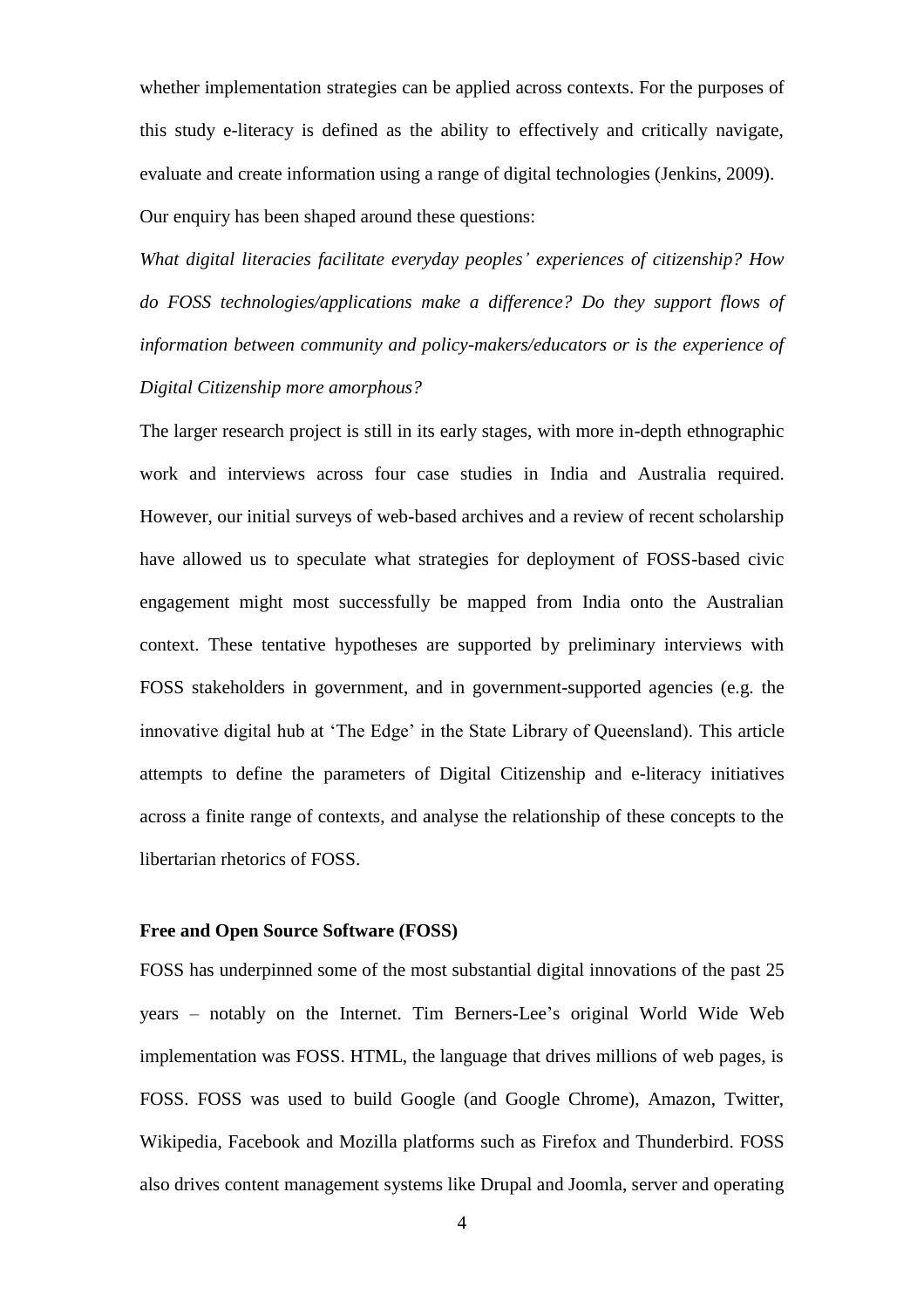systems such as Linux, GNU and Apache as well as computer-based software such as LibreOffice, Audacity, Blender and Gimp.

Benkler (2006) argues that, as engagement with FOSS initiatives and process expanded, encompassing more participants and producing more of the basic tools of Internet connectivity, there was an attempt to render the process apolitical. This was driven in part by Eric Raymond, in his book *The Cathedral and the Bazaar*  (Raymond, 2001), who was concerned that use of the word "free" might be too ambiguous and consequently "spook corporate types". Stallman has attempted to clarify this with his oft-quoted epithet "Free as in 'free speech', not free beer" (Stallman and Gay, 2002; Williams, 2002). The depoliticisation of FOSS created a schism between the free software movement (of which Richard Stallman can be characterised as unofficial prophet) and "open source", which has become a generalised term for peer development/production/access to code/data, best described by Raymond (2001). Benkler argues that depoliticisation enabled FOSS to emerge from the fringes of the software world as a practical alternative to proprietary, enclosed models.

Critics of FOSS point to difficulties in measuring cost-efficiency, perceived problems with technical support; and low levels of population-wide e-literacy, that in turn makes FOSS difficult to trial and implement (Martin, 2013; Waugh Partners, 2008).

## **Government Use of FOSS**

Perceived advantages of FOSS in the public sector include its capacity to:

- support e-literacy across education, governance and business sectors;
- reduce dependency on foreign vendors of proprietary software;
- enhance agile adaptation and innovation, including embedded software on consumer devices;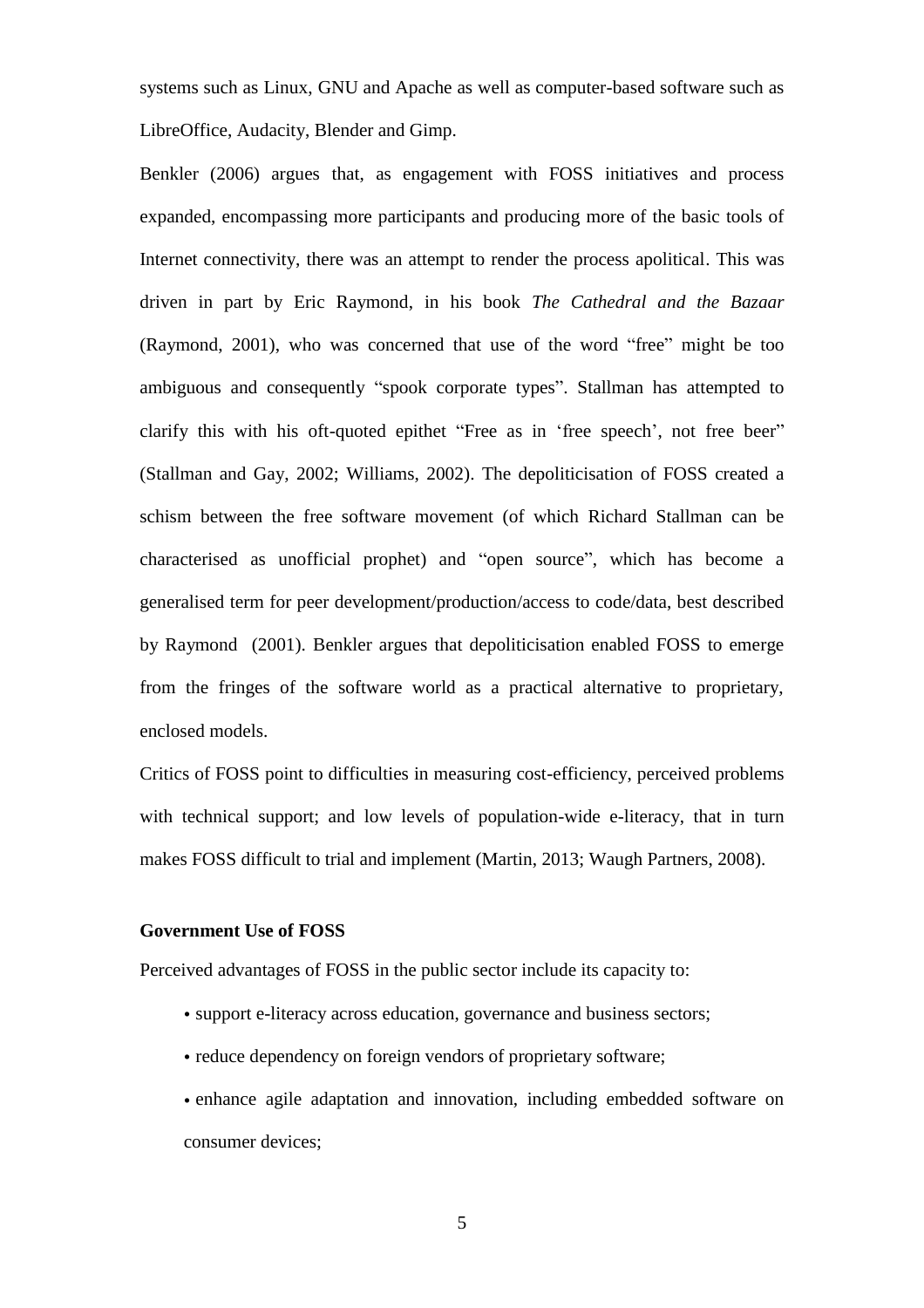• expand IT access for local and remote communities (facilitating multilingual platforms); and

• build and support global and regional cooperation.

(Gurusamy and Campbell, 2012; Lundy, 2011; Moyle, 2008; Waugh Partners, 2008)

Advocates also argue that FOSS saves money in e-governance. E-governance is defined as the application of information and communication technology (ICT) for a) delivering government services; b) exchange of information and communication transactions; and c) integration of various stand-alone systems and services between government and citizens, government and business, government to government, backoffice processes, and interactions within the entire government framework.

While governments across the globe are embracing FOSS for e-governance, implementing digital-by-default public service delivery, this does not necessarily engage users as empowered citizens. The terrain between theoretically "open" principles of civic engagement and the pragmatic realities of e-literacy and a multilevel digital divide is poorly mapped.

An initial survey illustrates the connections between FOSS implementation at the back-end and citizen-centric rhetoric. The US government has strongly advocated for FOSS use since 2003 (Bollinger, 2003). The current UK government has made open source central to its Big Society Agenda (Digital Service Manual, 2013) and has mandated FOSS for all new software developments. The EU's Digital Agenda strongly advocates for FOSS approaches across the Union and across all sectors. Malaysia has a Public Sector Open Source initiative driven from the Malaysian Prime Minister's office. The [Brazilian Software Livre](http://www.softwarelivre.gov.br/) Government initiative promotes FOSS as a means to improve economic and social conditions. Additional examples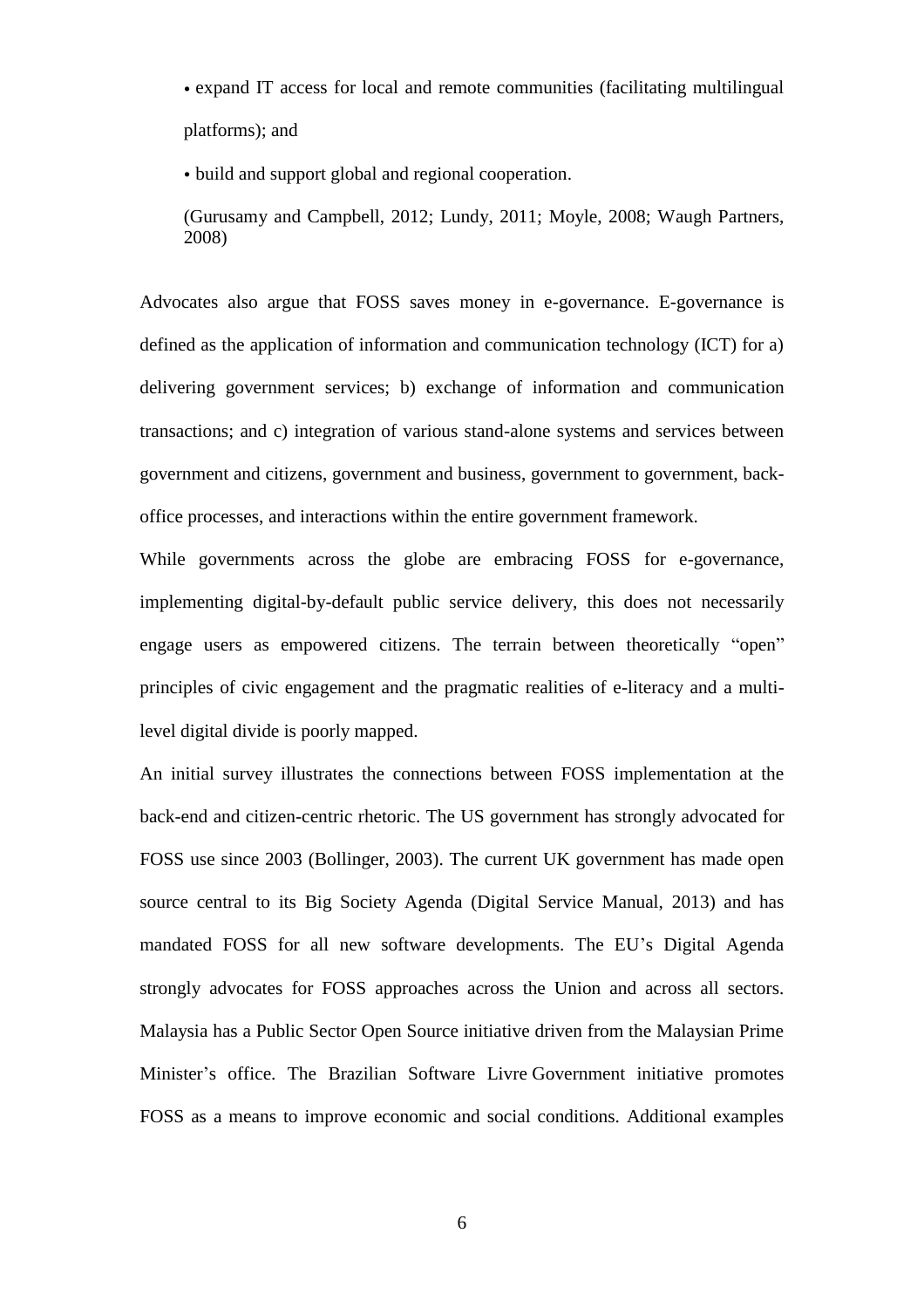from more than 40 other countries can be found at 'The Digital Crossroad' (Baldi et al., 1999).

To the extent that quality, reliability, and ease of customisation are consistently better with certain FOSS products, they are particularly attractive to developing nations. In this context, primary arguments include cost, transparency, and freedom from reliance on a single foreign source (e.g. Microsoft), and the additional potential for local software programmers to learn programs and acquire skills, and therefore easily enter the global market with services and applications for free software. The question of cost, despite the confusion that often arises from the word "free", is not prevalent. Perhaps most significantly in terms of sheer scale and diversity of use, Indian national and state governments have been early adopters of both the concepts and practices of FOSS. In 2001, the Government of [Kerala](http://en.wikipedia.org/wiki/Kerala) declared official support for FOSS in its State IT Policy. The policy was formulated after a free software conference in India, Freedom First!, held in July 2001 in Trivandrum, Kerala. The Free Software Foundation of India was inaugurated at this time. Unlike some of the previously mentioned international examples, government-directed implementation of FOSS in India seeks to harness theoretical potential with practical facilitation of social change. This support has resulted in significant cross-government, civil society and industry FOSS-based initiatives such as IT@Schools, IT for Change, SPACE and The Centre for Internet and Society. Overcoming numerous social, economic and linguistic obstacles, FOSS-enabled e-literacy in India is evident across both private and public sectors spanning education, community development, and small and large business.

While India has been a global leader in ICT development and deployment, Australia lags well behind other developed nations, ranking 12th on an index of e-intensity that measures "the relative maturity of Internet economies" (Boston Consulting Group, 2013). According to the World Economic Forum's Global Information Technology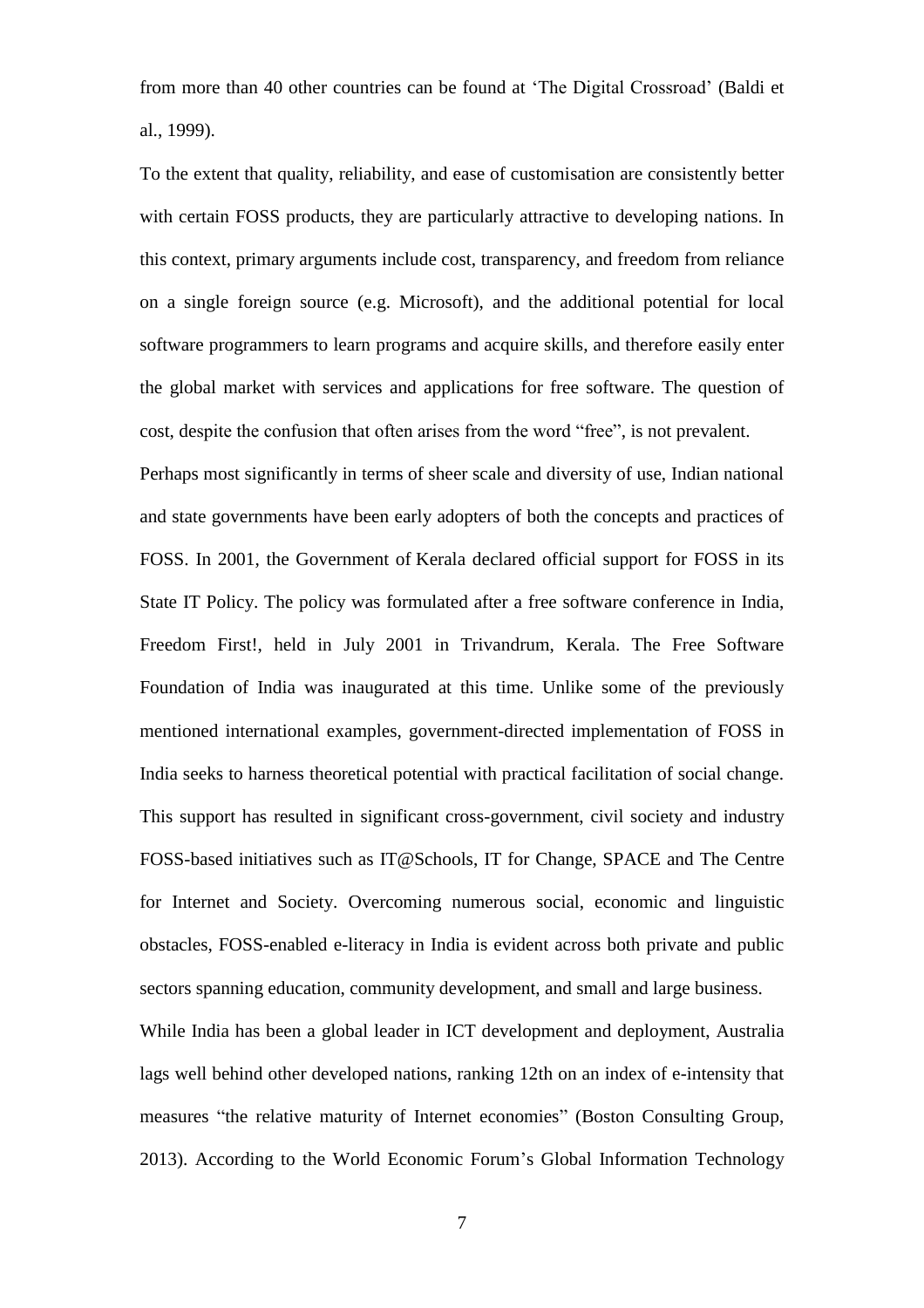Index, which scores the readiness of governments and firms to absorb IT, Australia was ranked 9th in 2004, but 18th in 2012. According to the International Telecommunications Union's ICT Development Index, Australia was ranked 15th in 2007, but only 21st in 2012. Akamai's most recent State of the Internet report (Akamai, 2013) found Australia had fallen to 40th place in a league table of actual average download speeds across nations. OECD figures show that in June 2007 Australia ranked 12th for fixed broadband penetration, with a take-up rate 121 per cent of the OECD average. By December 2012, Australia's ranking for fixed broadband penetration had tumbled to 18th and take-up was 96 per cent of the OECD average due to a combination of factors. This includes poor regional and remote coverage and incremental speed increases in Australia. Whilst broadband penetration stagnated in Australia, other nations leapfrogged forwards with rapid speed increases and government-led national rollout of broadband technology. Arguably, the effects of this are apparent in a significant decline of Australians using the Internet to engage with government between 2009 and 2011 (Australian Government Information Management Office, 2011).

Despite these indicators, increasing adoption of broadband and ubiquitous Internet use has led to a cultural shift in which Australian people increasingly expect transparency, demand openness and aspire to meaningful engagement with governance (Waugh, 2011).

#### **Digital Citizenship**

Digital Citizenship is emerging as a key theme for governments and communities worldwide, as they struggle with rapid expansion of technical freedoms, changing expectations of engagement, and distributed power across divergent publics (Waugh, 2011). Digital Citizenship can be understood as both the ability to participate in society online, and as the norms of appropriate and responsible behaviour with regard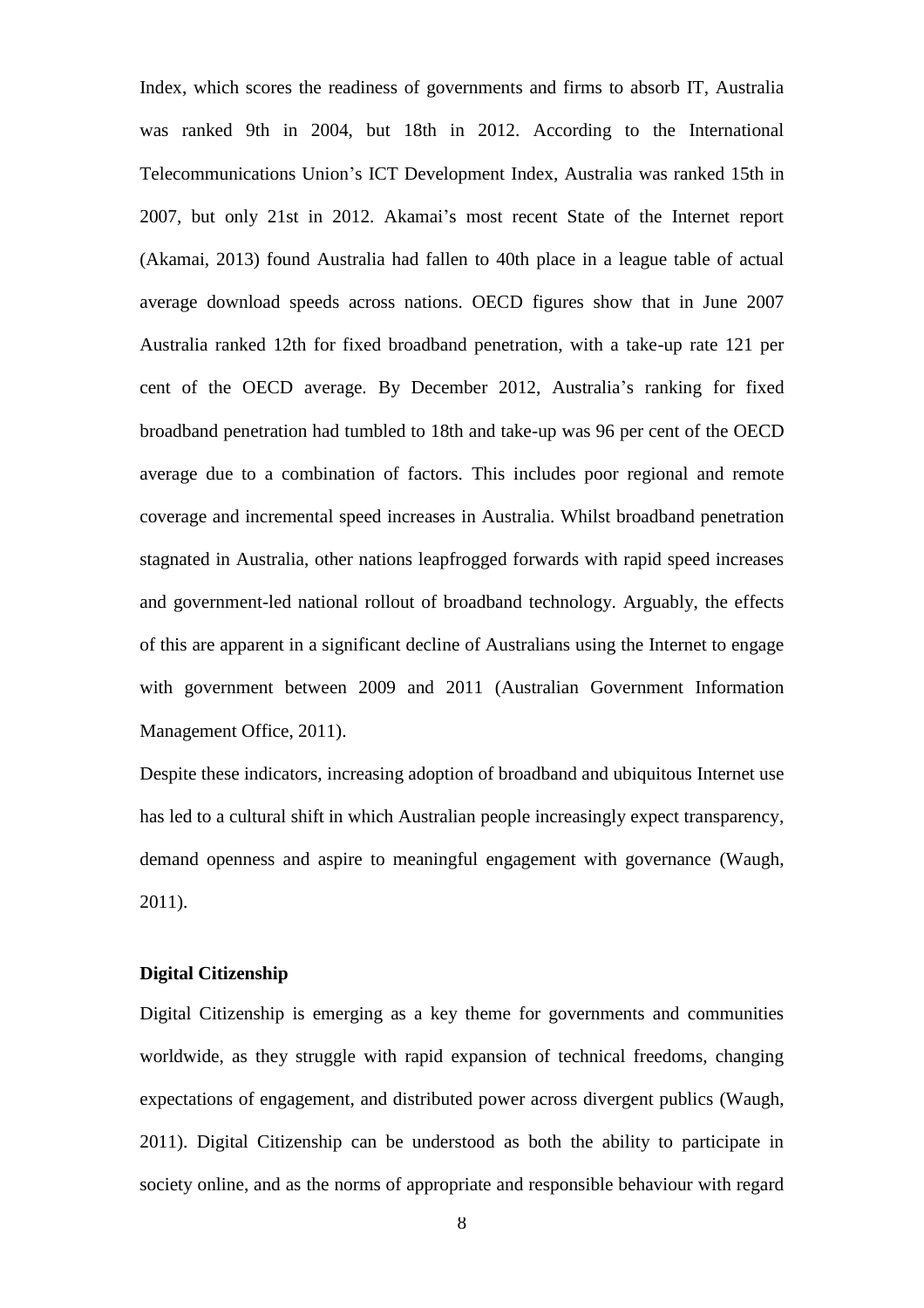to technology use (Mossberger et al., 2007). Ribble (2011) regards the defining characteristics of Digital Citizenship as:

- access to technology;
- capacity to engage in electronic trade and commerce;
- ability to share information with digital tools and on digital platforms;
- capacity to learn and innovate;
- awareness and respect for digital etiquette, laws, rights and responsibilities;
- capacity to maintain health and wellbeing in a digital world; and
- ability to maintain personal safety and digital security.

Although encouraging digital creativity, experimentation and collaboration among a global population is critical to developing attitudes that lead to participation in open source projects (ATIP, 2010) the connection between e-literacy and Digital Citizenship in Australia is tenuous to say the least. The terrain between theoretically "open" principles of civic engagement and the pragmatic realities of e-literacy and a multi-level digital divide is under-analysed.

In contrast, India offers many examples of innovative and multi-tiered IT initiatives, spanning all aspects of "open" (data, standards and software), engaging meaningfully with the utopian concepts around "free", and ranging across development, education, governance and business sectors, offering evidence that the implementation of FOSS platforms and principles can lead to both social empowerment and economic growth.

### **The intersection of Digital Citizenship and FOSS enabled e-literacy**

Themes of dialogue, mutual respect, universal literacy and negotiated rights and responsibilities resonate across both FOSS and Digital Citizenship discourse. It is at the intersection – e-literacy that emerges through FOSS initiatives – that we seek new understanding. FOSS has been identified as enhancing Digital Citizenship for the already e-literate through: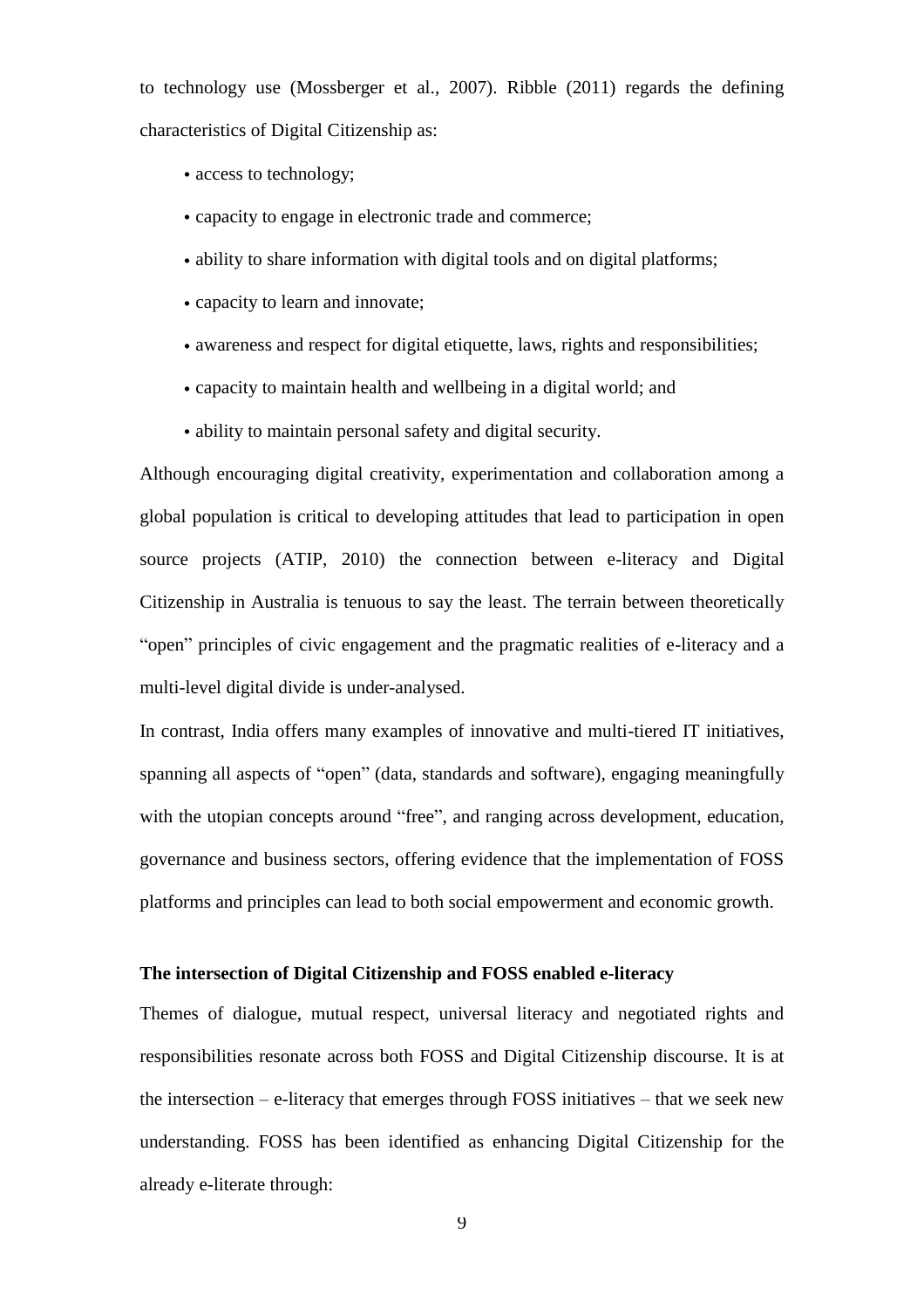• better coordination of enabling infrastructure such as social, mail and markets (e.g. payments) than proprietary systems;

• stronger engagement with government via increased transparency and expanded access to public sector data online;

• reduced ICT costs through elimination of duplication and fragmentation and by running non-proprietary systems that are replicable, flexible and scalable;

• opportunities to develop better services through innovation and collaboration across sectors; and

• enhanced integration of government and public sector ICT goals working with differences of scale and capability.

In parallel with a global growth in e-literacy, McKinsey Global Institute (2012) has calculated around a fifth of GDP growth in advanced economies over the past five years has arisen from the Internet and associated technologies – with 75 per cent of this growth occurring in sectors not traditionally seen as "technology" industries.

A digital, networked economy and society is about far more than just connectivity. It is about profound change in schools and workplaces – and the skills and capabilities individuals and firms need to succeed now and in the future. Without skilled programmers and designers to engineer solutions, and without an informed, platformagnostic public capable of using non-proprietary systems – systems will remain closed and inflexible, service delivery will be of low quality and experience low uptake and capacity to engage in the global digital economy and society in general will continue to be limited. Canvassing the intersection of FOSS implementation and public good, Thomas argues:

Public software … is organised on public goods principles, that certain goods whose production may not offer sufficient incentives for the private sector and whose availability is important to all in society, need to have an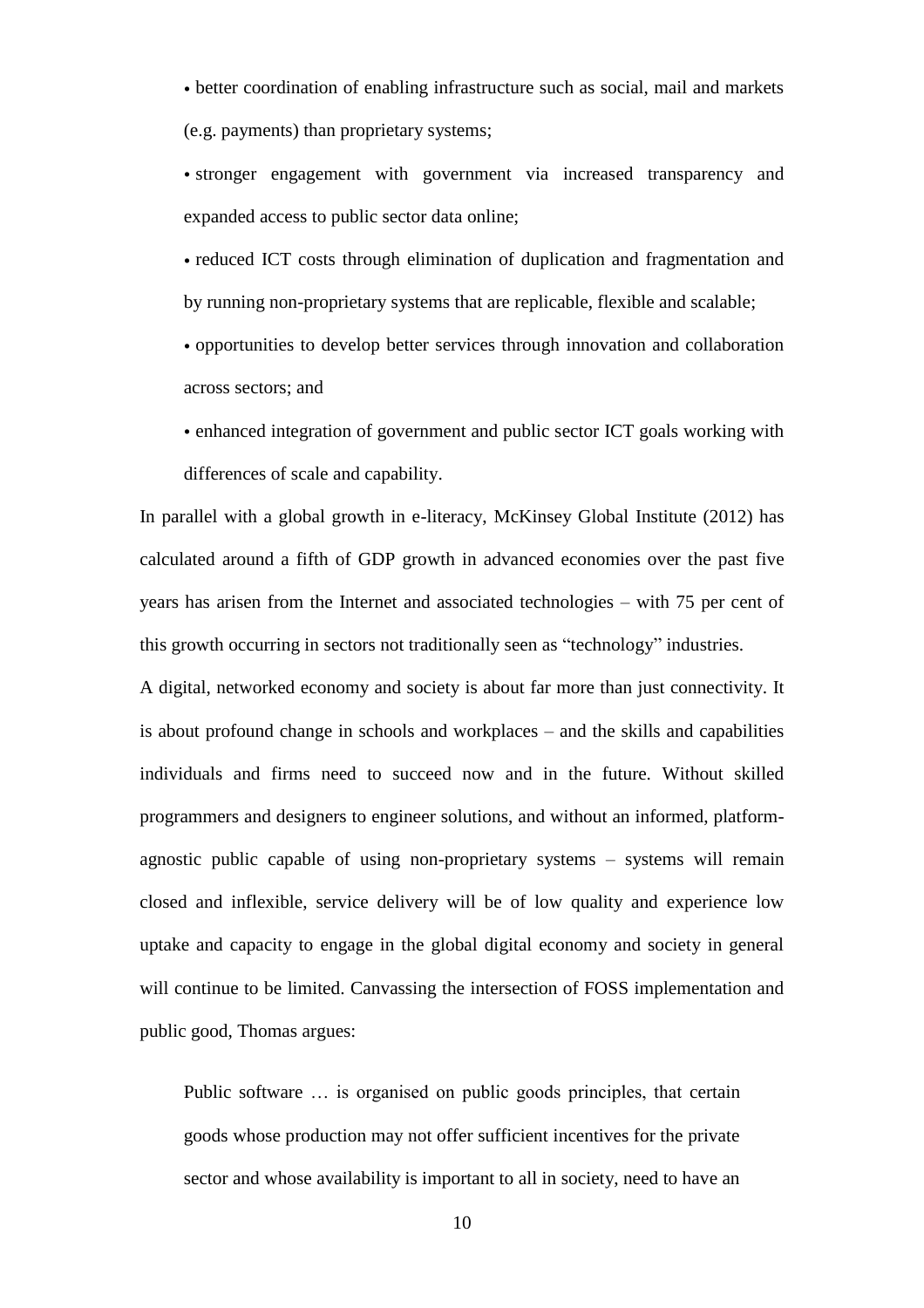alternate model of production and distribution. Public Software thus emphasises the "positive right" of citizens – that basic software for negotiating digital society is their entitlement. (Thomas, 2012)

For ordinary people, the pervasive digitisation of public services means that e-literacy is imperative and unavoidable. In Australia public services are projected to be digitalby-default within five years and citizens without the ability to meaningfully feed into proposed open source planning and services etc. will become increasingly marginalised. In Australia, where regional and remote communities have a variety of culturally and linguistically diverse needs, FOSS-based literacy has the potential to become the basis for innovative initiatives, in the context of both formal and informal education. The extension of e-literacy to a wider population than the traditional "geek elite" promises to address some of the issues of social, geographic and economic marginalisation.

# **Discussion of FOSS examples**

Our survey of the FOSS landscapes is focused on Australia and India and is by no means comprehensive. The following descriptions of key examples are derived from the information available online. In our preliminary survey we have drawn on four Indian examples and eleven Australian examples that have self-identified as organisations or projects engaging with both Digital Citizenship and some aspect of eliteracy.

#### INDIA

**IT**@School is a project of the Department of General Education in Kerala, India, to foster IT education utilising purely FOSS systems (Linux) since 2008.

IT for Change is an NGO working across education, social change and governance to explore how technological paradigms open up "novel approaches for deepening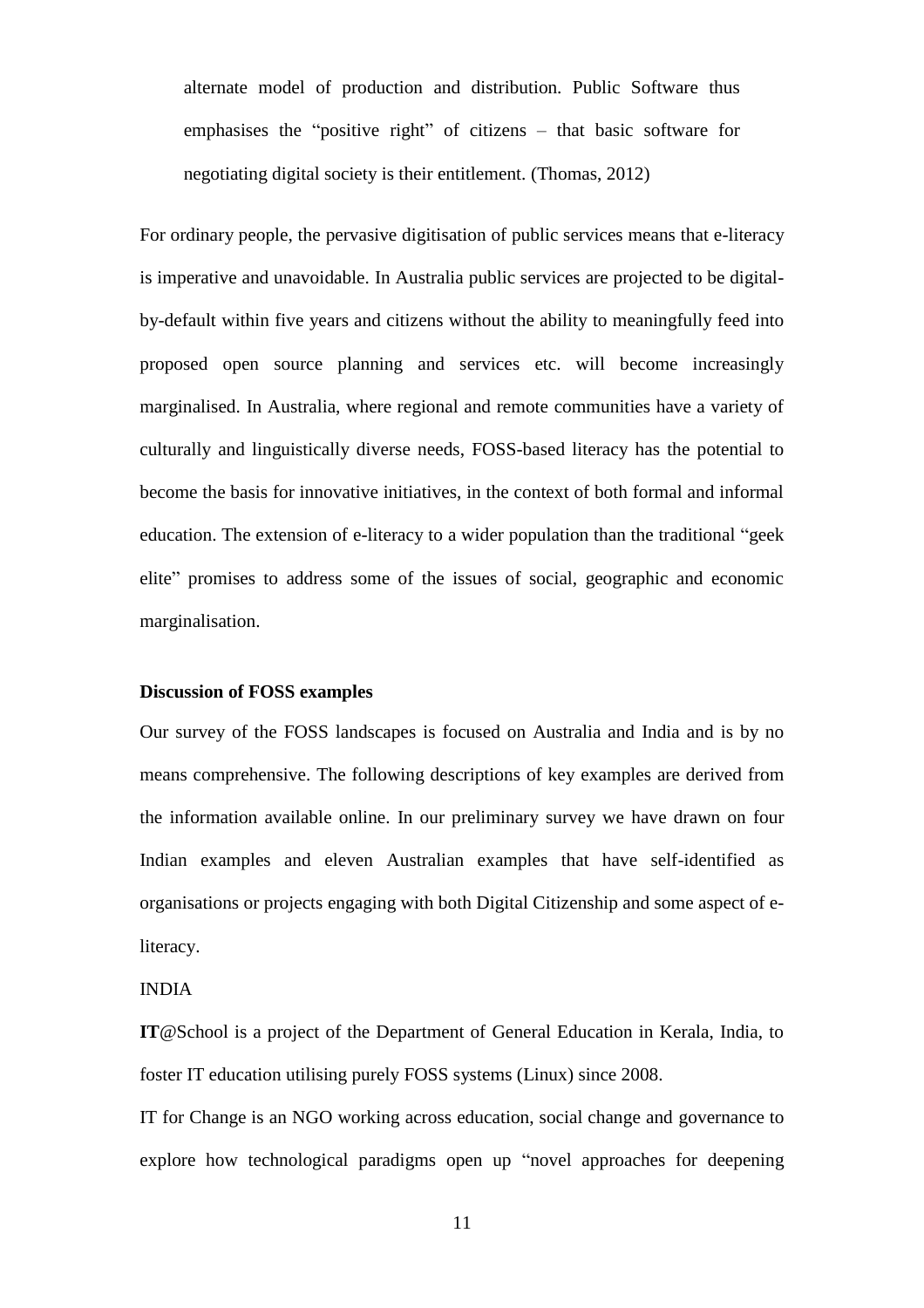democracy"; they also engage in specific projects that explore bottom-up, participatory designs of governance systems.

SPACE is an NGO that promotes the use of FOSS in academia, governance, corporate and individual use, and supports the use of FOSS for employment generation in Kerala. The VME (Virtual Micro Enterprise) model promoted by SPACE uses a decentralised and distributed mode of IT development where local employment, particularly using FOSS, is promoted and facilitated. SPACE intends to promote more VMEs that can take up different services in Kerala, especially in smaller towns and rural areas.

The Centre for Internet and Society is a non-profit research organisation that works on policy issues relating to freedom of expression, privacy, accessibility for persons with disabilities, access to knowledge and intellectual property rights reform, and openness (including open government data, FOSS, open standards, open access to scholarly literature, open educational resources, and open video), and engages in academic research on digital natives and digital humanities.

### AUSTRALIA

GovHack is an annual Australian event convening web and application developers and assorted technologists and geeks with the aim of creating innovative mash-ups of existing government data sets.

The data.gov.au is an Australian Open Data Government initiative that provides a new way to find, access and re-use public datasets.

Linux Australia is a peak body for Linux user groups in Australia (around 5000 people nationwide), hosting conferences, education programs, user groups, FOSS activism etc.

QUT OSS group is a self-organised group of students interested in collaborating on open source ideas in real-world projects.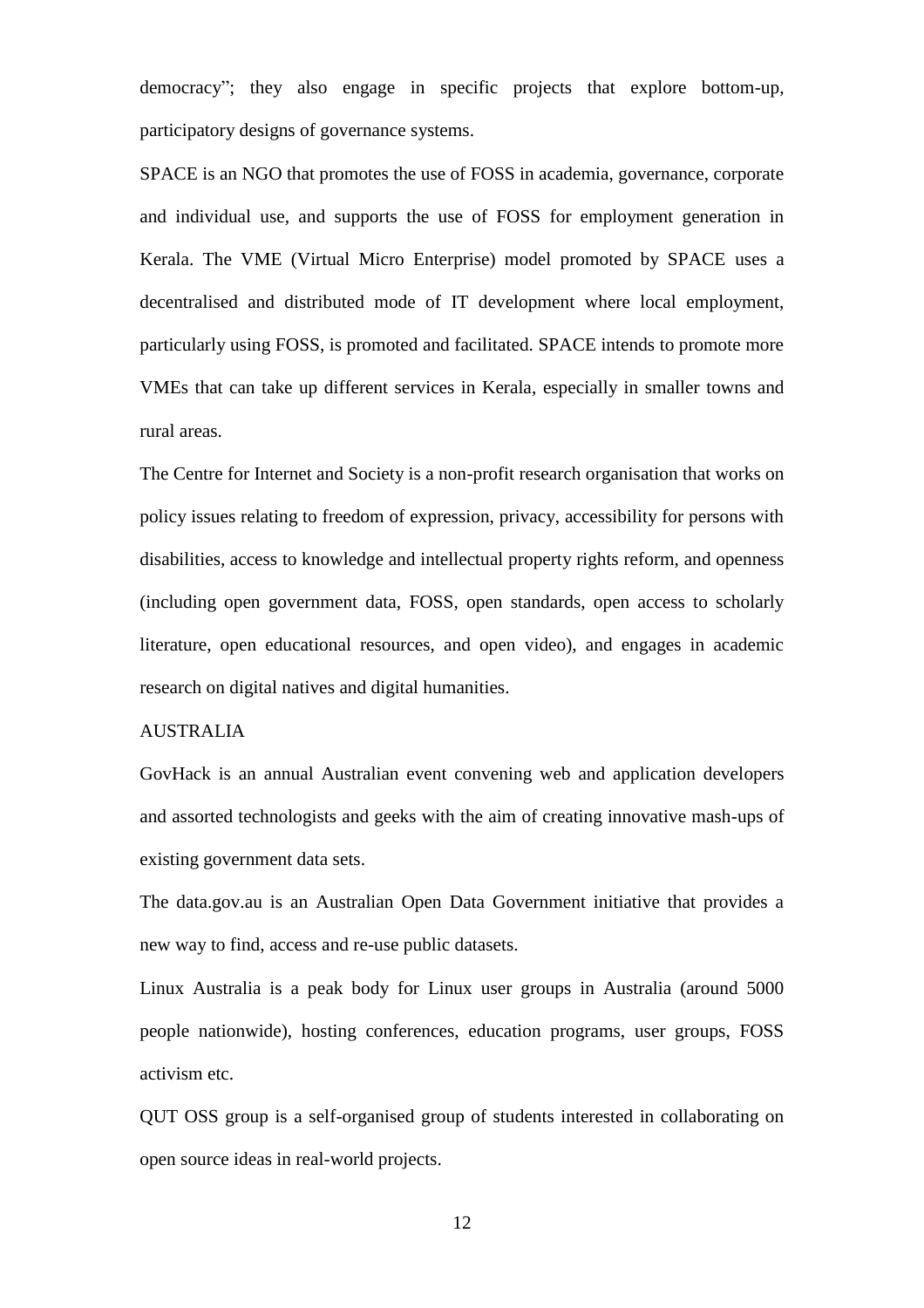Feral Arts is a Queensland-based community cultural development company that develops software and uses digital technologies to enable communication and collaboration through digital stories, maps and databases to enable creative solutions to cultural and social challenges.

Trove is a search engine to locate resources about Australia and Australians, which reaches many locations otherwise unavailable to external search engines. It is a centralised national service built with the collaboration of major libraries of Australia. The Edge is an initiative of State Library of Queensland, offering workshops, activities, events and exhibitions for individuals, access to a range of hardware and software, co-working spaces and extensive support for both organisations and individuals around programming, specifically with open source tools.

RoboCup is a project-oriented educational initiative that sponsors local, regional and international robotic events for young students. The ultimate goal is that by the middle of the 21st century, a team of fully autonomous humanoid robot soccer players shall play (and win) a soccer game against the (human) world champions.

Young ICT Explorers (using FOSS and Arduino) is a non-profit competition, which has been created by multinational software company SAP (in terms of revenue SAP AG is the world leader in enterprise software and software-related services) to encourage school students to create their best ICT-related projects.

NICTA (GroupX) is government funded and Australia's Information and Communications Technology Research Centre of Excellence. GroupX is a four-year program aimed at increasing the number of tertiary ICT students – and indirectly, the number of ICT professionals – in Australia, by promotion of ICT study and careers. GroupX commenced as a pilot project in Queensland in 2007.

CoderDojo is an international volunteer-led movement orientated around running free not-for-profit coding clubs and regular sessions for young people aged between 5 and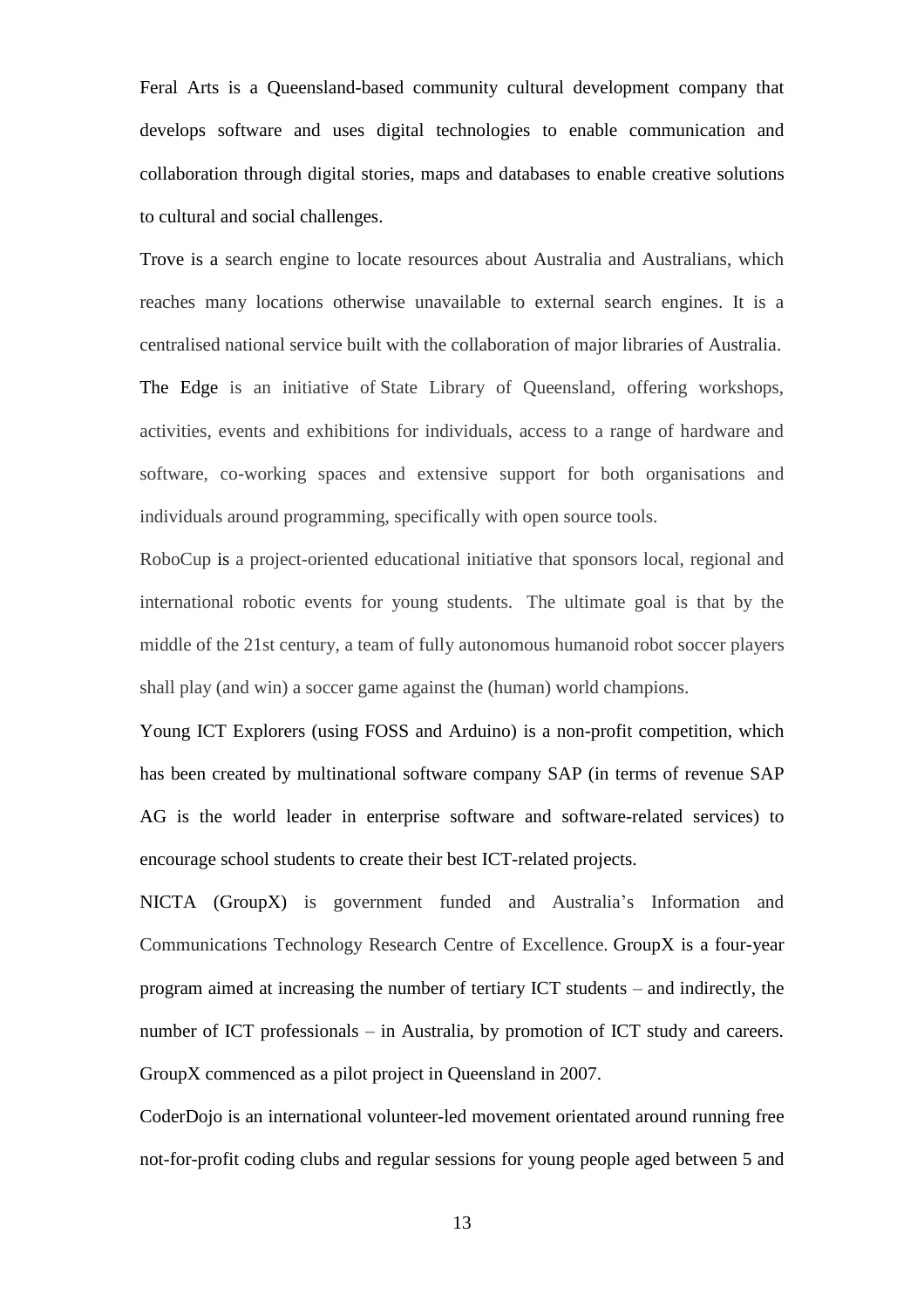17 who learn how to code, and develop websites, apps, programs, games and more. The main active Australian site for CoderDojo is based in Brisbane.

A review of these organisations and initiatives allows categorisation into the following criteria, distinguishing between organisations or initiatives that use FOSS platforms to engage people in creating product and those that offer access to data and "back-end" without clearly determining end products. While not all initiatives are framed with "social change" as an objective, many have Digital Citizenship as an incidental consequence.

Our categories are scaffolded around these questions:

- *Access* is the primary enterprise open (back-end accessible to participants and/or general public) or enclosed (based on FOSS platform, however backend not accessible)?
- *Structure* is the organisation or initiative large and facilitated by an institution or is it a self-organising and organic community?
- *Support* do resources and finance come from government, private industry, community or a mixture?
- *Objectives* what narrative is outlined in web presence? Education? Social change?
- *Longevity* are initiatives one-off or annual events or ongoing?
- *Outcome* are outcomes carefully defined or evolving?

The following matrix collates this data and presents a brief overview of some examples.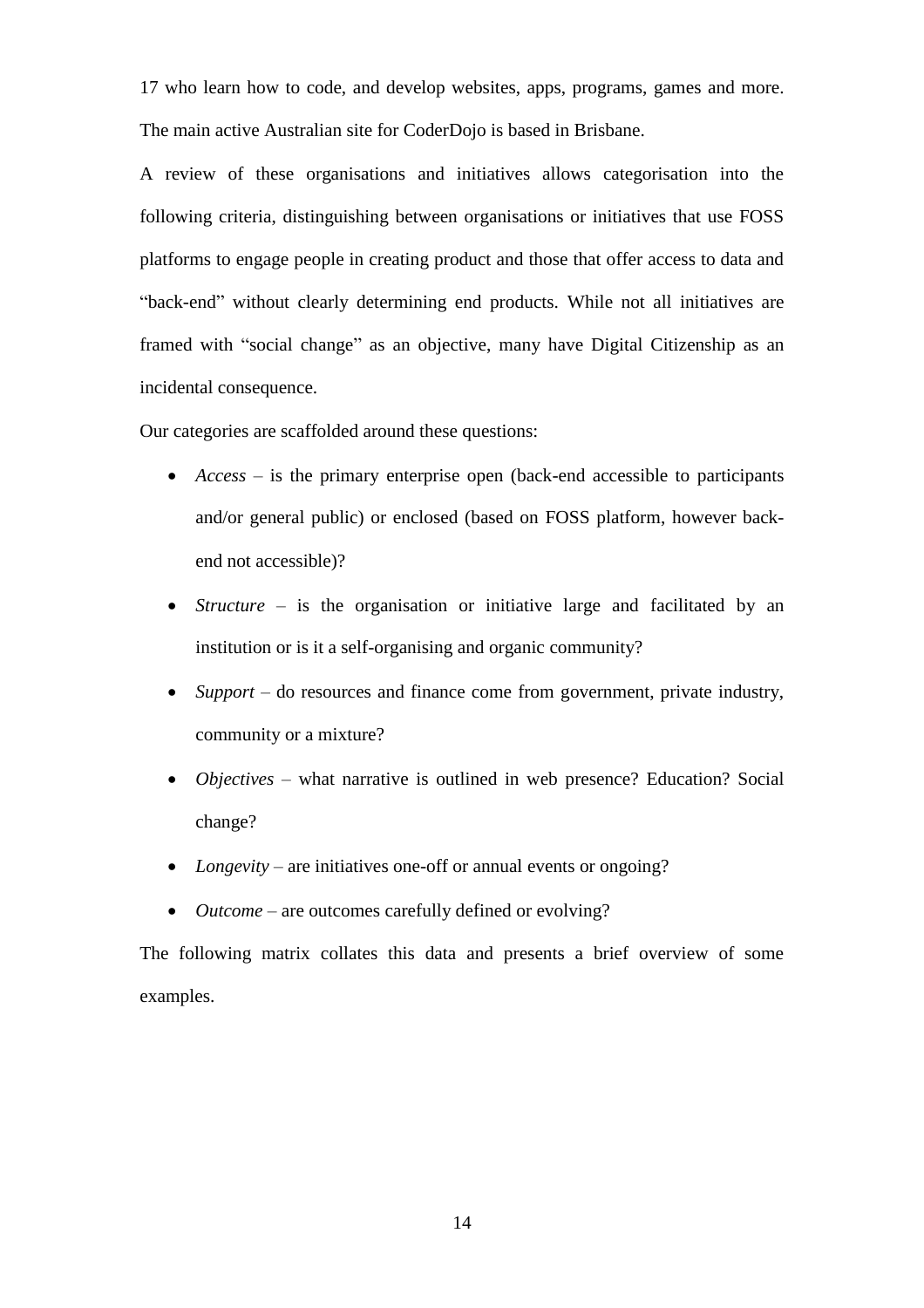| <b>TITLE</b>      | <b>ACCESS</b>   | <b>STRUCTURE</b> | <b>SUPPORT</b>               | <b>OBJECTIVES</b>                                              | <b>LONGEVITY</b> | OUTCOME                                 |
|-------------------|-----------------|------------------|------------------------------|----------------------------------------------------------------|------------------|-----------------------------------------|
|                   | Open or         | Institutional    | Financial &                  |                                                                | Ongoing or       | Defined or                              |
|                   | <b>Enclosed</b> | or Grassroots    | <b>Resources</b>             | <b>Narrative Description</b>                                   | Finite           | Undefined                               |
|                   |                 |                  | Dep. Of                      | implemented in 8000                                            |                  |                                         |
| IT @ School       | Open            |                  | Education,<br>Kerala         | schools focussing on<br>sustainable digital literacy           | ongoing          | defined                                 |
|                   |                 |                  |                              |                                                                |                  |                                         |
|                   |                 |                  |                              | promote the use of FOSS                                        |                  |                                         |
|                   |                 |                  |                              | in academics, governance,                                      |                  |                                         |
|                   |                 |                  |                              | corporate and individual;                                      |                  |                                         |
|                   |                 |                  |                              | use FOSS for employment                                        |                  |                                         |
|                   |                 |                  | international<br>NGOs and    | generation in Kerala; runs<br>regular initiatives and          |                  |                                         |
| <b>SPACE</b>      | Enclosed        |                  | agencies                     | workshops                                                      | ongoing          | both                                    |
|                   |                 |                  |                              |                                                                |                  |                                         |
|                   |                 |                  | consultative                 | working on information                                         |                  |                                         |
|                   |                 |                  | relationship                 | society theory and                                             |                  |                                         |
|                   |                 |                  | with<br>economic             | practice from the<br>standpoint of equity,                     |                  |                                         |
|                   |                 |                  | and social                   | social justice and gender                                      |                  |                                         |
| IT 4 Change       | Open            |                  | council of UN                | equality                                                       | ongoing          | defined                                 |
|                   |                 |                  | WikiMedia                    |                                                                |                  |                                         |
|                   |                 |                  | and                          | non profit research                                            |                  |                                         |
| <b>Centre for</b> |                 |                  | international                | pertinent to freedom of                                        |                  |                                         |
| Internet          |                 |                  | NGOs and                     | expression, accessibility,<br>IP, FOSS and Open Source         |                  |                                         |
| and Society       | Enclosed        |                  | agencies                     |                                                                | ongoing          | undefined                               |
|                   |                 |                  |                              | engaging community and                                         |                  |                                         |
|                   |                 |                  | State Library                | library users in exploring                                     |                  |                                         |
|                   |                 |                  | of                           | arts, technology, science                                      |                  |                                         |
| The Edge          | Both            |                  | Queensland                   | and enterprise                                                 | both             | both                                    |
|                   |                 |                  |                              | find, access and reuse<br>public datasets from the             |                  |                                         |
| DataGov.au        | Open            |                  | Aus. Gov.                    | Australian Government                                          | ongoing          | undefined                               |
|                   |                 |                  |                              | event to unite                                                 |                  |                                         |
|                   |                 |                  |                              | government, industry,                                          |                  |                                         |
|                   |                 |                  |                              | academia and general                                           |                  |                                         |
|                   |                 |                  |                              | public to mashup, reuse,                                       |                  |                                         |
|                   |                 |                  |                              | and remix government                                           |                  |                                         |
| GovHack           | Open            | both             | Aus. Gov.                    | data, finding new ways to<br>do great things                   | annual event     | undefined                               |
|                   |                 |                  |                              |                                                                |                  |                                         |
|                   |                 |                  |                              | community arts and                                             |                  |                                         |
|                   |                 |                  |                              | cultural dev in digital age -                                  |                  |                                         |
|                   |                 |                  | Aus. Gov. and                | placestories initiative uses                                   |                  |                                         |
| <b>Feral Arts</b> | Enclosed        |                  | Aus. Council<br>for the Arts | FOSS platform to facilitate<br>community story sharing         | ongoing          | defined                                 |
|                   |                 |                  |                              |                                                                |                  |                                         |
|                   |                 |                  |                              | project-oriented                                               |                  |                                         |
|                   |                 |                  |                              | educational initiative that                                    |                  | encouraging digital                     |
|                   |                 |                  | tech industry                | supports local, regional                                       |                  | literacy and                            |
|                   |                 |                  | & education                  | and international robotic                                      | annual event     | engagement with                         |
| RoboCup           | Open            |                  | sector                       | events for young students since 2000<br>open source, volunteer |                  | technology                              |
|                   |                 |                  |                              | led movement orientated                                        |                  |                                         |
|                   |                 |                  | tech industry                | around running free not-                                       |                  |                                         |
|                   |                 |                  | and                          | for-profit coding clubs and                                    |                  | undefined - all dojos                   |
|                   |                 |                  | community                    | regular sessions for young                                     |                  | are different and                       |
| CoderDojo         | Open            | SO               | donations                    | people                                                         | ongoing          | autonomous                              |
|                   |                 |                  |                              |                                                                |                  | projects assessed on<br>the criteria of |
|                   |                 |                  | SAP (FOSS                    | non-profit competition,                                        |                  | creativity,                             |
|                   |                 |                  | enterprise)                  | created by SAP for school                                      |                  | uniqueness, quality,                    |
|                   |                 |                  | and                          | students to create ICT                                         |                  | level of difficulty and                 |
| Young ICT         |                 |                  | education                    | related projects - aligned                                     |                  | project                                 |
| <b>Explorers</b>  | Open            |                  | sector                       | with school curriculum<br>for students and alumni to           | annual event     | documentation                           |
|                   |                 |                  |                              | share in the culture and                                       |                  |                                         |
|                   |                 |                  |                              | opportunity of Open                                            |                  |                                         |
|                   |                 |                  | Queensland                   | Source, and to contribute                                      |                  |                                         |
| <b>QUT OSS</b>    |                 |                  | Univeristy of                | actively to real world                                         |                  |                                         |
| group             | Open            | SO               | Technology                   | projects.                                                      | ongoing          | undefined                               |
|                   |                 |                  |                              | Public archive -                                               |                  |                                         |
|                   |                 |                  | National                     | supplements search<br>engines, providing access                |                  |                                         |
|                   |                 |                  | Library of                   | to deep web full text                                          |                  |                                         |
| Trove             | Both            |                  | Australia                    | content                                                        | ongoing          | defined                                 |
|                   |                 |                  | Linux and                    | Peak body representing                                         |                  |                                         |
| Linux             |                 |                  | community                    | FOSS, FOSS Community                                           |                  |                                         |
| Australia         | Open            | SO               | donations                    | building                                                       | ongoing          | undefined                               |
|                   |                 |                  |                              | NICTA research<br>organisation; GroupX                         |                  |                                         |
|                   |                 |                  |                              | inititaive aimed at                                            |                  |                                         |
| <b>NICTA</b>      |                 |                  |                              | increasing the number of                                       | NICTA ongoing;   |                                         |
| (GroupX)          | Enclosed        |                  | Gov funded                   | tertiary ICT students                                          | GroupX 4 years   | defined                                 |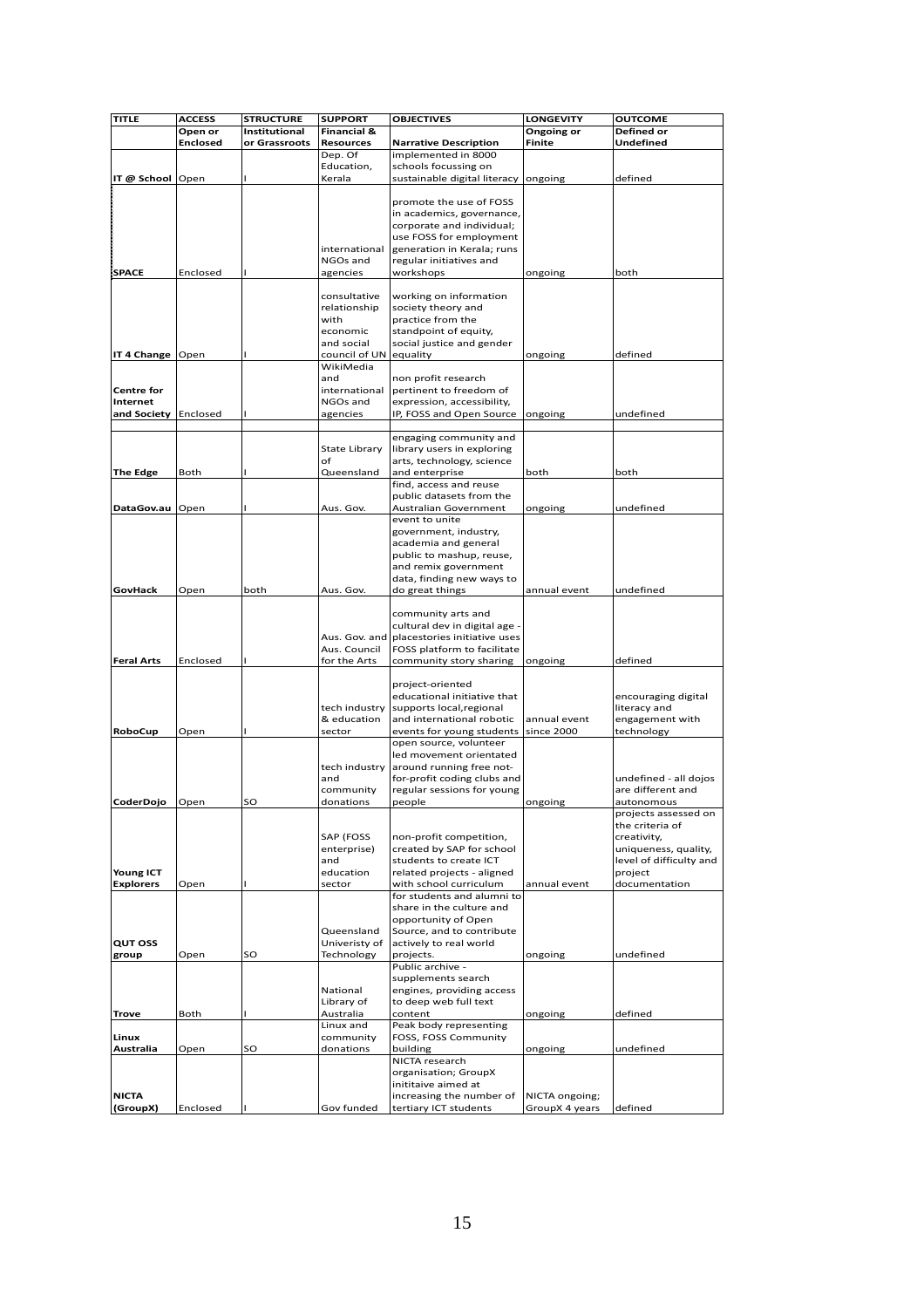It seems in Australia (and possibly other developed countries) that FOSS uses are often quite playful, exploratory or experimental in their outputs, despite their firm and sincere idealism. Internationally, this is reflected in examples like Maker Faire's utilisation of Arduino, or in HackFests and Code-Ins, and events such as Summer of Code, hosted by Google. The focus is on innovation and unique, event-based problem-solving, even when the context is national interest (e.g. Trove, GovHack), or capacity building and/or corporate development (NICTA, Young ICT Explorers, RoboCup). Our Australian examples can be characterised as finite in scale, ad hoc or event-based, "loosely coupled" (Benkler, 2011), community-centric, informal and exploratory (in that outcomes are experimental or undefined).

In India (and possibly other developing countries) it seems FOSS ecosystems are often institutional or formally organised, ongoing, "tightly coupled", and less experimental/playful. The objectives are more focused on social development and change by directly addressing issues, such as technology for social inclusion, eliteracy and even larger systemic problems (IT@school, IT for Change, SPACE etc.). The Indian initiatives we identified also deeply engage in the politics of FOSS and are public in their use of the libertarian rhetoric of "free", whereas the majority of Australian examples are not.

Deployment of FOSS in the state of Kerala, India (in projects such as IT@School and SPACE) and in large-scale problem-centered initiatives such as OpenIDEO or GovHack, demonstrate clear potential to contribute to innovation, creativity and empowerment. Benkler (2011) argues that adoption of free software correlates with emergence of state-of-the-art software and this is a central tenet of commons-based solutions to development.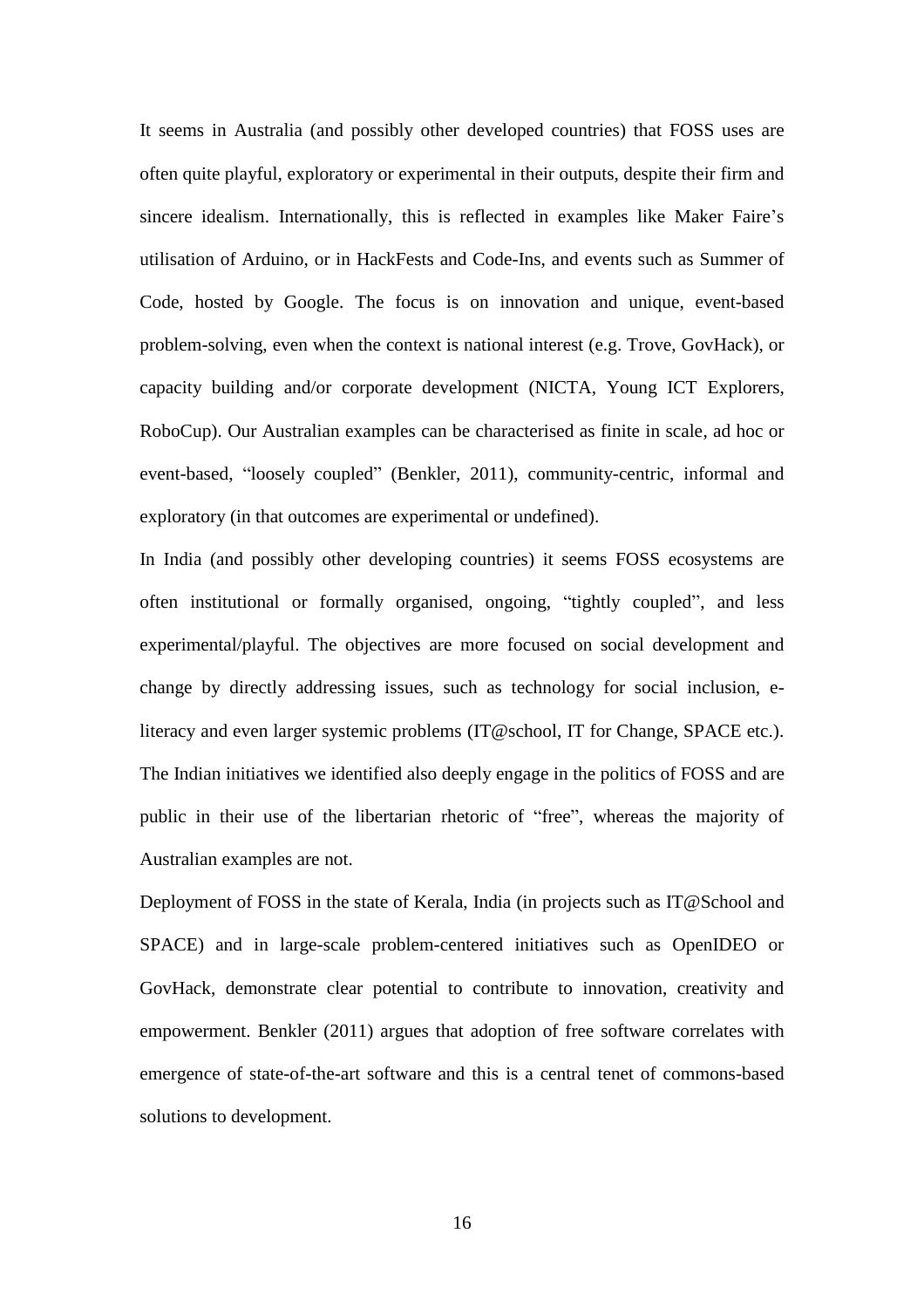However, the depoliticisation of FOSS that enabled its "normalisation" (as Benkler views it) has also enabled its power to redefine industries (such as marketing and advertising) and the entire process of mass commercialisation. Social media platforms such as Facebook have emerged in this more apolitical setting and this has also given rise to an alternative approach to economic engagement. A market-first approach has not been as successful in the social media landscape as evidenced in the approach of companies such as Facebook and Twitter. Only after the technological innovations of each company became integral to the digital engagement of millions of people were commercialisation strategies implemented.

The current global digital environment, which originally emerged from a sociocultural, theoretical and non-commercial frame in which research, communication and social engagements drove growth, has, in turn, enabled the evolution of market-driven applications as well as the capacity to re-imagine neoliberal markets. FOSS-based applications have created vast social change, evident in the fact that access to the Internet is now being argued as a human right (e.g. UNHRC, 2012).

#### **Conclusion**

What we can learn from the "journey" of FOSS is that the direct contribution technology makes to social change and Digital Citizenship derives, in part, from the removal of impediments to access and use, paired with the sharpening of incentives to adopt and make creative, effective use of existing technologies. Large-scale and diverse use of these contributions is necessary to manifest this change.

As Benkler (2006) observed:

Open source and its wide adoption in the business and bureaucratic mainstream allowed free software to emerge from the fringes of the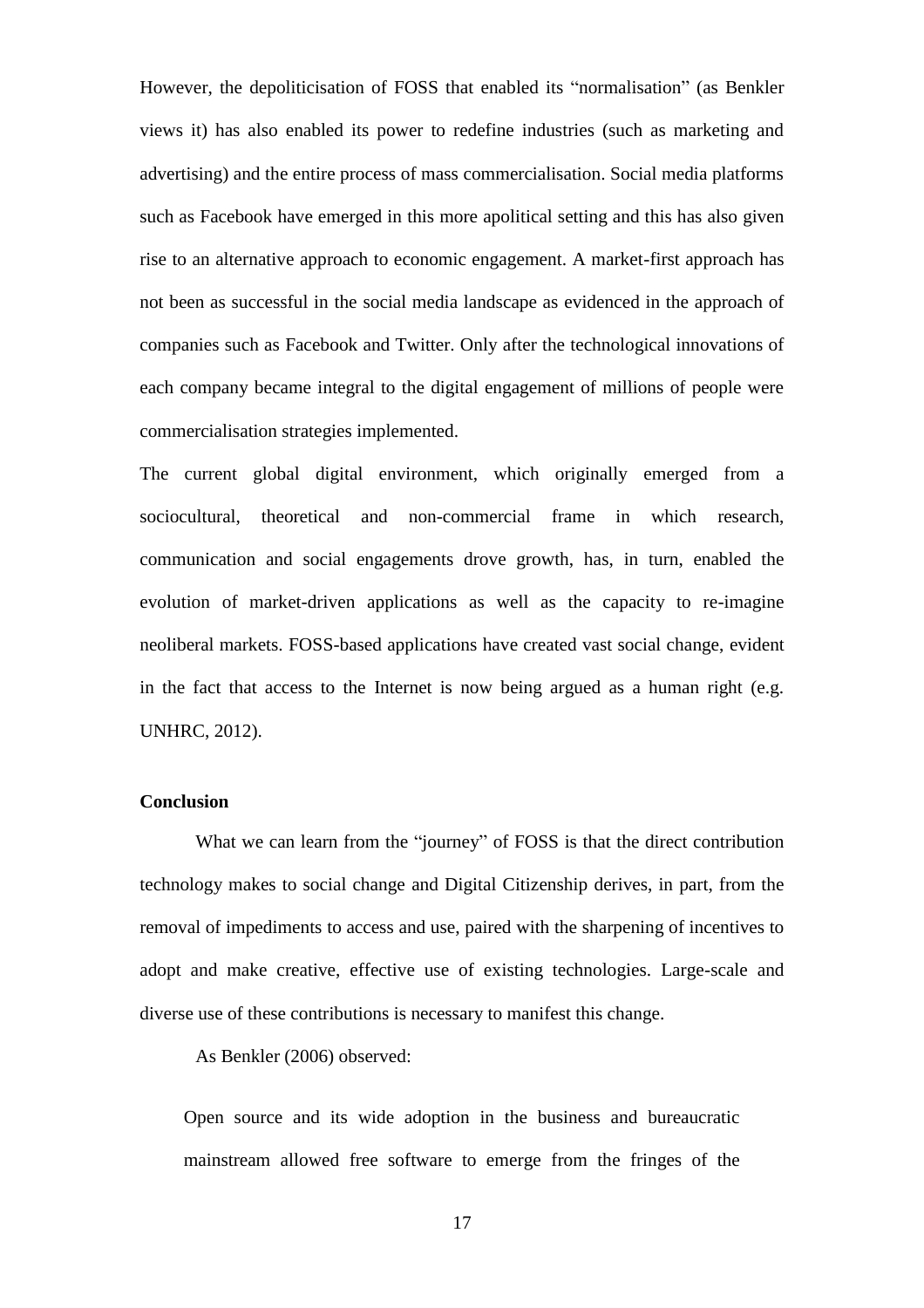software world and move to the center of the public debate about practical alternatives to the current way of doing things.

In Australia, both the broader ICT industry and the FOSS community share many concerns on the lack of education opportunities in formal settings and the lack of public understanding of FOSS (Waugh, 2008). Education is vital in order to embed an open source culture of sharing, re-use and collaborative development across government and its suppliers (and, in doing so, stimulate innovation, reduce cost and risk and improve speed to market). While it may not be necessary for every individual to be literate in software programming, they must, at least, be capable and confident in autonomous experimentation with emerging technologies. ACT senator and former Minister assisting for the Digital Economy, Industry and Innovation, Kate Lundy, argues that e-literacy connotes people being "productive, innovative, adaptable and empowered through the use of technology" (Lundy, 2010). A final and crucial component of how FOSS-based e-literacy supports civic engagement in a digital society and economy is the development of social support networks that foster technical support and provide locally relevant contexts for engagement.

The increasing digitalisation of government (i.e. through open source software and open data movements) indicates the possibility of a new commitment to citizenship in the context of a networked society. Public desire to create "communities of practice" via access to and use of public knowledge is an evolving global issue. Wenger et al. (2002) describe three elements that make up any given community of practice: "… a domain of knowledge, which defines a set of issues; a community of people who care about this domain; and the shared practice that they are developing to be effective in their domain" (p. 27). It would appear that e-literacy through FOSS offers new and enhanced possibilities for creating many communities of practice, thus increasing empowerment and spaces and possibilities for social change. However, Ostrom and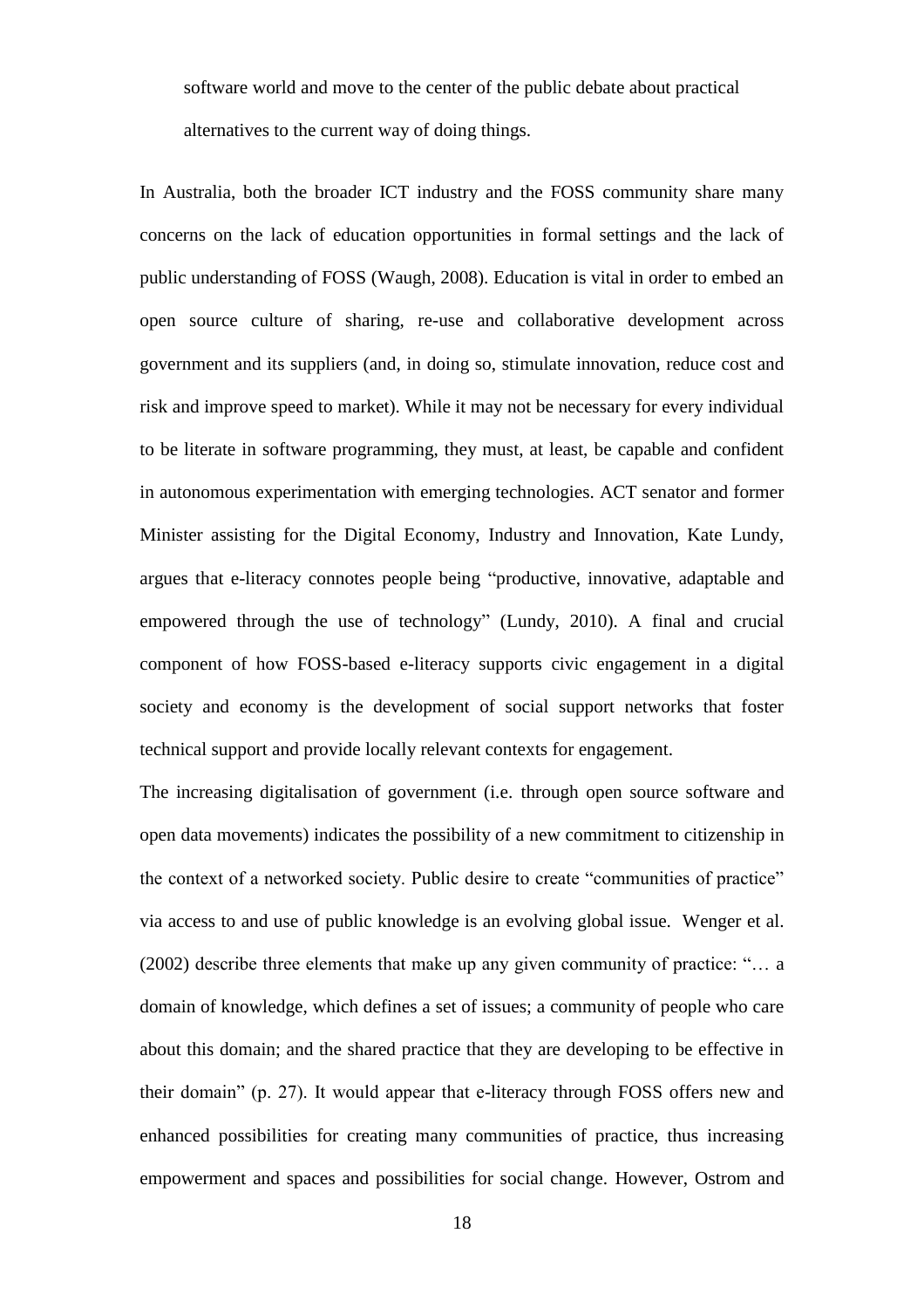Schlager in refuting Hardin's *Tragedy of the Commons* (1968) highlight the difficulty of singular solutions:

Instead of blind faith in private ownership, common-property institutions, or government intervention, scholars need a better understanding of: (1) the conditions that enhance or detract from the emergence of more efficient property-rights regimes related to diverse resources, (2) the stability or instability of these systems when challenged by various types of exogenous or endogenous changes, and (3) the costs of enforcing regulations that are not agreed upon by those involved. (Schlager & Ostrom, 1992, p. 260)

Thus a revaluation of existing models, be it market or state based, along with analysis of new approaches to software deployment for development and e-literacy, may proffer hybrid or multi-tiered solutions. Further, a forward-looking approach to digital knowledge management, production and distribution in correlation with Digital Citizenship and social change must come to terms with access based on both open source and open standards, and proprietorial, enclosed and familiar models.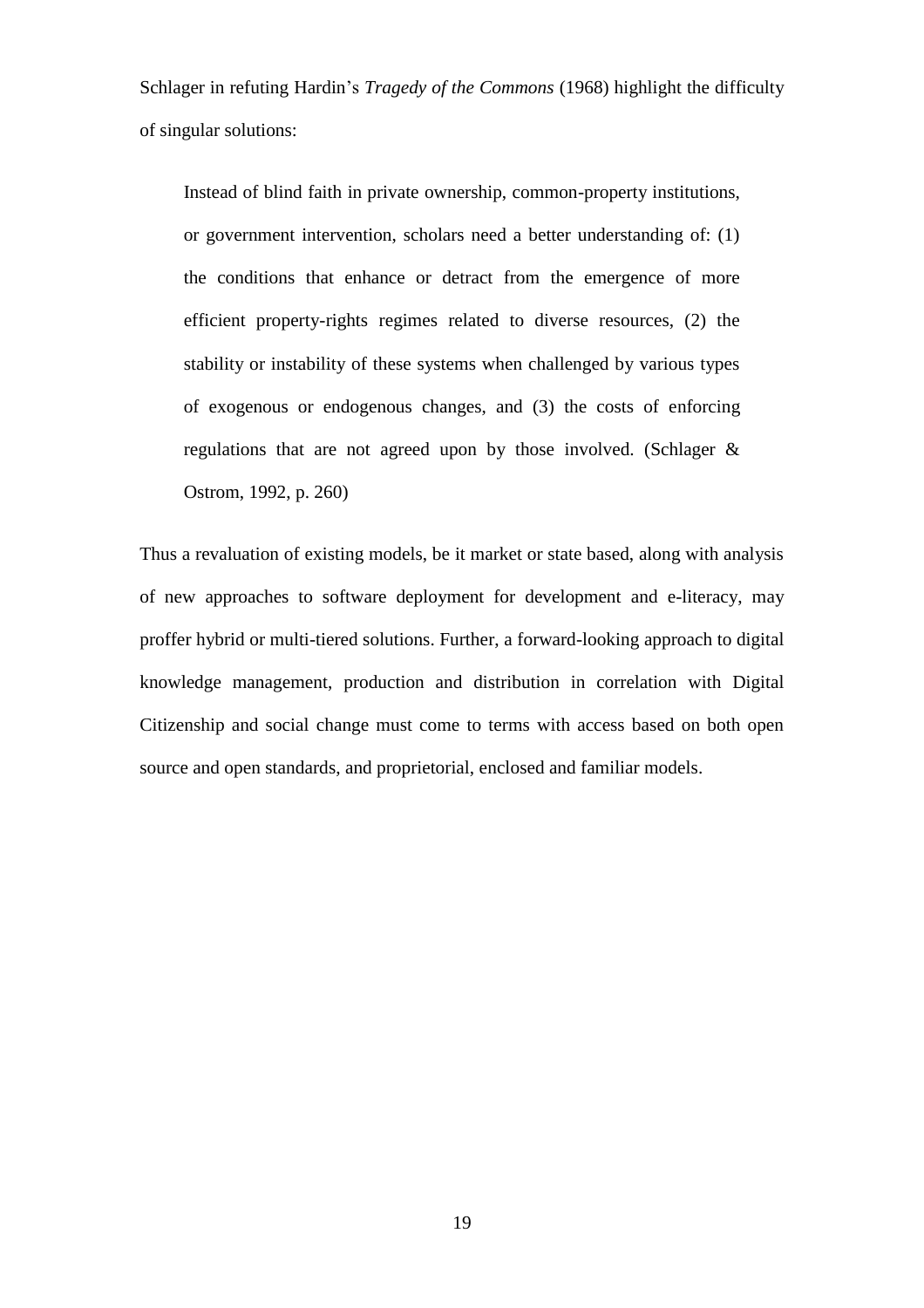#### **References**

- Akamai, 2013. State of the Internet | Akamai (No. 3rd Quarter).
- ATIP, 2010. ATIP10.021:Open Source Software (OSS) in Asia-Pacific. Asian Technology Information Program (ATIP).
- Australian Government Information Management Office, 2011. A Guide to Open Source Software for Australian Government Agencies. Terrace Parkes, ACT.
- Baldi, M.C., Cuenca, F.A., Moisset, D.F., 1999. The Digital Crossroad [WWW Document]. Proposicion. URL http://proposicion.org.ar/doc/encrucijada.html (accessed 10.30.14).
- Benkler, Y., 2006. The Wealth of Networks: How Social Production Transforms Markets and Freedom. Yale University Press, New Haven.
- Benkler, Y., 2011. Complexity and Humanity. Free Souls Captured Released.
- Bollinger, T., 2003. Use of Free and Open-Source Software (FOSS) in the U.S. Department of Defense. The MITRE Corporation.
- Boston Consulting Group, 2013. The 2013 BCG e-Intensity Index [WWW Document]. URL https://www.bcgperspectives.com/content/interactive/telecommunications\_me dia\_entertainment\_bcg\_e\_intensity\_index/ (accessed 2.27.14).
- Gurusamy, K., Campbell, J., 2012. Enablers of Open Source Software Adoption: A Case Study of APS Organisations. Australas. J. Inf. Syst. 17, 5–23.
- Lundy, K., 2010. Open Submission to the National Curriculum Consultation [WWW Document]. URL http://www.katelundy.com.au/2010/04/22/open-submissionto-the-national-curriculum-consultation/ (accessed 2.19.14).
- Lundy, K., 2011. Senator Kate Lundy: Openness in Government: from data to crowdsourcing - OSDC 2011.
- Moyle, K., 2008. Total Cost of Ownership and Total Value of Ownership, in: Voogt, J., Knezek, G. (Eds.), International Handbook of Information Technology in Primary and Secondary Education, Springer International Handbook of Information Technology in Primary and Secondary Education. Springer US, pp. 615–631.
- Raymond, E.S., 2001. The Cathedral and the Bazaar: Musings on Linux and Open Source by an Accidental Revolutionary. O'Reilly Media.
- Stallman, R., Gay, J., 2002. Free Software, Free Society: Selected Essays of Richard M. Stallman. Free Software Foundation.
- Thomas, P.N., 2012. Public Sector Software, Participatory Communications and Social Change. Glocal Times.
- Waugh, P., 2011. Pia Waugh: Open Government: what does it all mean, really?
- Waugh Partners, 2008. The Australian Open Source Industry & Community Report. NICTA, IBM, Fujitsu.